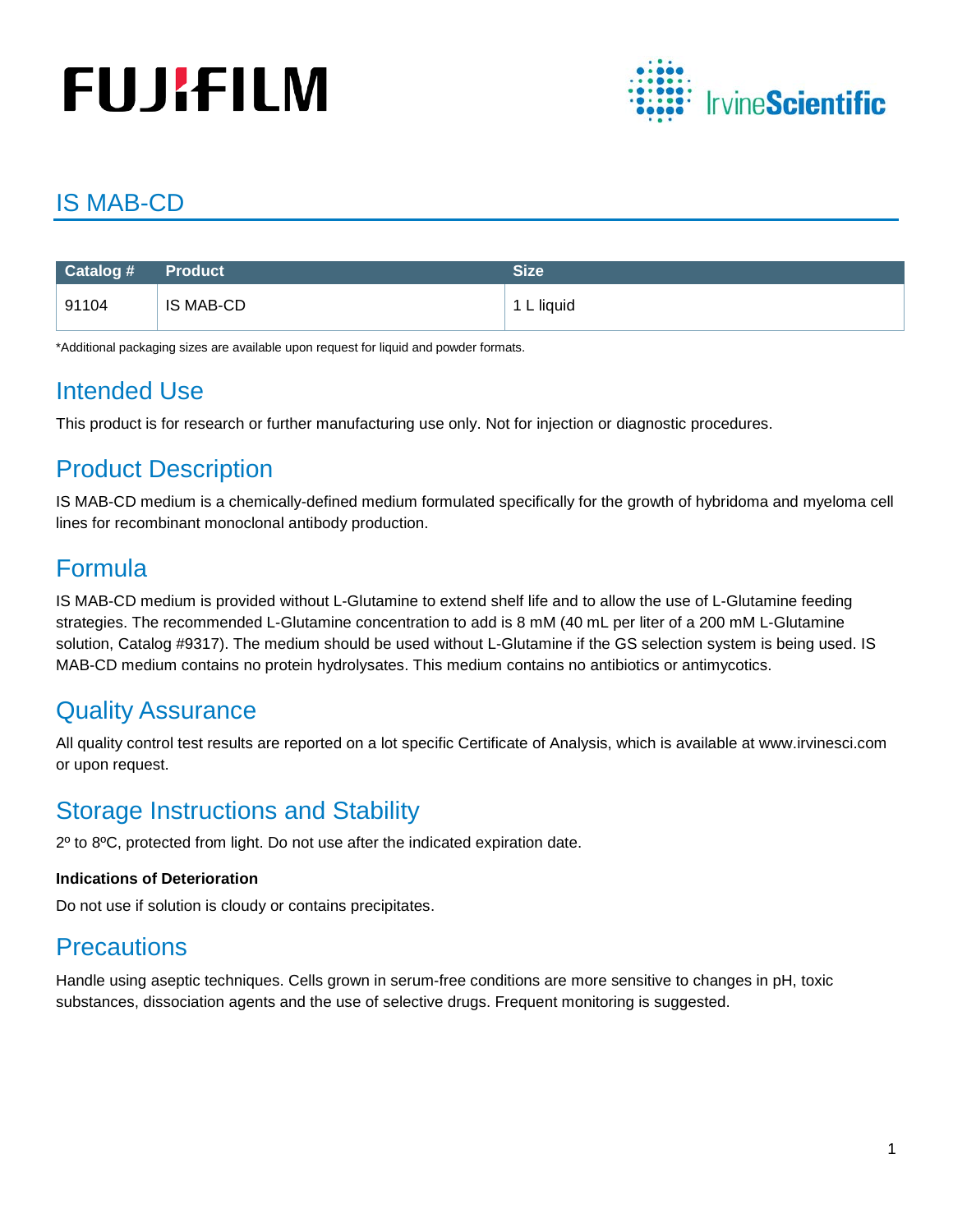### Directions for Use

#### **ADAPTATION**

I. Direct Adaptation from Serum-Free Hybridoma Media to IS MAB-CD

In many cases, hybridoma cells may be subcultured from a serum-free medium (e.g., IS MAB-V) directly into IS MAB-CD.

- 1. Dispense IS MAB-CD medium into a culture vessel and equilibrate to 37ºC and 5% CO2.
- 2. Passage hybridoma cells from serum-free culture into IS MAB-CD at 3x10<sup>5</sup> viable cells/mL. It is important that cells be in the logarithmic phase of growth with at least 90% viability before passaging.
- 3. Incubate cultures at 37°C and 5% CO<sub>2</sub> until the viable cell density reaches  $1x10^6$  cells/mL.
- 4. Subculture into fresh IS MAB-CD medium at 2x105 cell/mL starting density.
- 5. Maintain cells in IS MAB-CD for several passages, subculturing twice weekly to allow complete adaptation and assure optimum performance.
- II. Sequential adaptation from serum-free media to IS MAB-CD

Sequential adaptation may be used if direct adaptation is troublesome.

- 1. Dispense the original serum-free medium and IS MAB-CD medium in a 1:1 ratio into an appropriate culture vessel and equilibrate to 37ºC and 5% CO2.
- 2. Passage hybridoma cells from serum-free culture into the blended medium (step 1) at 3x10<sup>5</sup> viable cells/mL. It is important that cells be in the logarithmic phase of growth with at least 90% viability before passaging.
- 3. Incubate cultures at 37°C and 5%  $CO<sub>2</sub>$  until the viable cell density reaches 1x10<sup>6</sup> cells/mL.
- 4. Subculture at 3x10<sup>5</sup> cells/mL starting density into fresh medium prepared in a 1:3 ratio of original serum-free medium to IS MAB-CD medium.
- 5. Repeat steps 3 and 4 with sequential dilution ratios of 1:7, 1:15, and 0:1 of the original serum-free medium and IS MAB-CD. If the cells look unhealthy or the growth rate declines significantly at a particular step of adaptation, maintain the cells for an additional passage in the media ratio of the previous step before subculturing into the next ratio.
- 6. Maintain cells in IS MAB-CD for several passages, subculturing twice weekly to allow complete adaptation and assure optimum performance.
- III. Sequential adaptation from serum-supplemented media to IS MAB-CD
	- 1. The direct transfer of cells from serum-supplemented media to IS MAB-CD medium is not recommended. Sequential adaptation can be achieved by gradual weaning of cell cultures from a serum-supplemented medium to IS MAB-CD medium.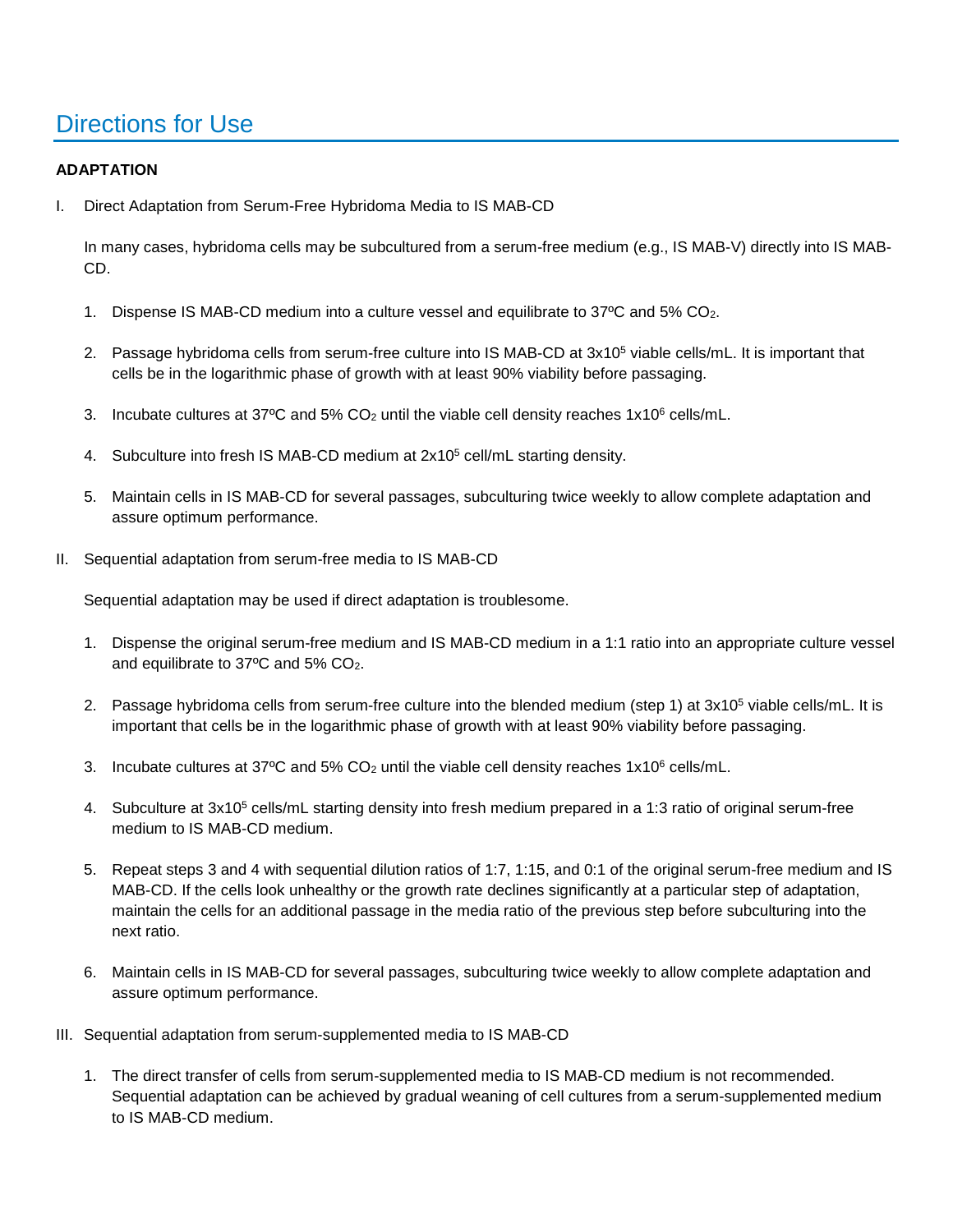2. Cells can be adapted to IS MAB-CD medium by gradually reducing the serum concentration using the sequential ratios of 1:1, 1:3, 1:7, 1:15 and 0:1 of serum-supplemented medium and IS MAB-CD medium. Cells should be grown and subcultured at the densities previously described in Section II (Sequential Adaptation from Serum-Free Media to IS MAB-CD) above.

#### **CRYOPRESERVATION**

Viable cell banks may conveniently be created by freezing cells in 90% IS MAB-CD + 10% DMSO. No other additions are necessary.

#### Freezing

- 1. Use cultures that are in logarithmic growth with high viabilities (> 85%).
- 2. Centrifuge cells for 5 minutes at 200 g.
- 3. Resuspend in cold (2-8ºC) 90% IS MAB-CD, 10% DMSO to a density of 1x107 viable cells/mL.
- 4. Aliquot into sterile cryovials.
- 5. Gradually lower the temperature of the vials to below  $-80^{\circ}$ C at a rate of  $-1^{\circ}$ C/minute.
- 6. Store vials in liquid nitrogen freezer.

#### Thawing

- 1. Thaw frozen vial rapidly in a 37ºC water bath.
- 2. Transfer the cell suspension to a culture flask with fresh IS MAB-CD medium to achieve an initial cell density of 3x105 viable cells/mL.
- 3. Incubate cultures at 37°C and 5%  $CO<sub>2</sub>$  until the viable cell density reaches 1x10° cells/mL.
- 4. Subculture into fresh IS MAB-CD medium at 2x10<sup>5</sup> cells/mL starting density.